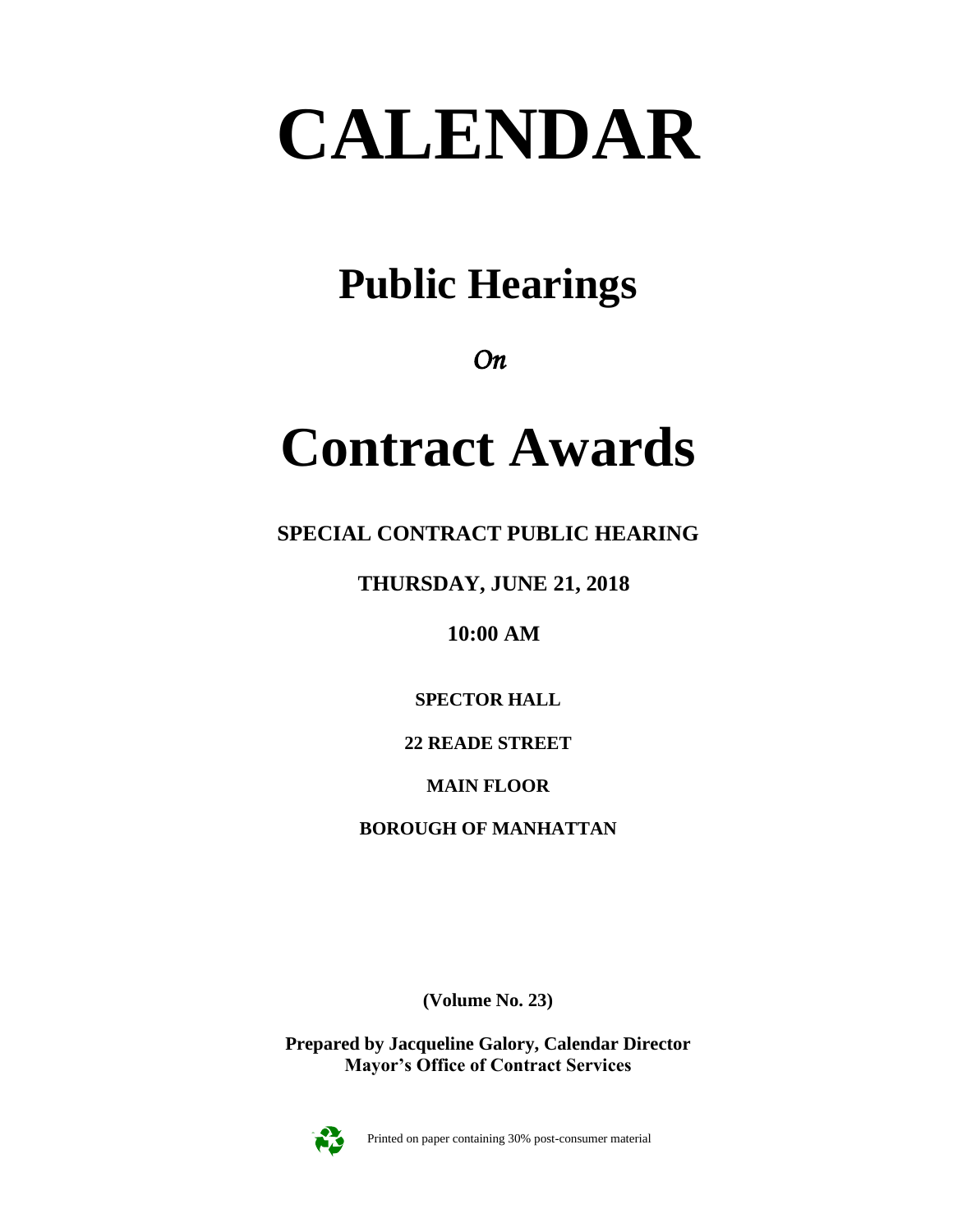# **Order of Business and Index**

#### **Volume No. 23**

#### **Page**

| 1. Contract Public Hearing Procedure                 |   |
|------------------------------------------------------|---|
| 2. Public Hearing on Awards of Contracts             | 5 |
| <b>Homeless Services</b>                             | 5 |
| <b>Human Resources Administration</b>                | h |
| <b>Information Technology and Telecommunications</b> | 8 |
| <b>Transportation</b>                                |   |

**NOTE: This location is accessible to individuals using wheelchairs or other mobility devices. For further information on accessibility or to make a request for accommodations, such as sign language interpretation services, please contact the Mayor's Office of Contract Services (MOCS) via e-mail at [DisabilityAffairs@mocs.nyc.gov](mailto:DisabilityAffairs@mocs.nyc.gov) or via phone at (212) 788-0010. Any person requiring reasonable accommodation for the public hearing should contact MOCS at least three (3) business days in advance of the hearing to ensure availability.**

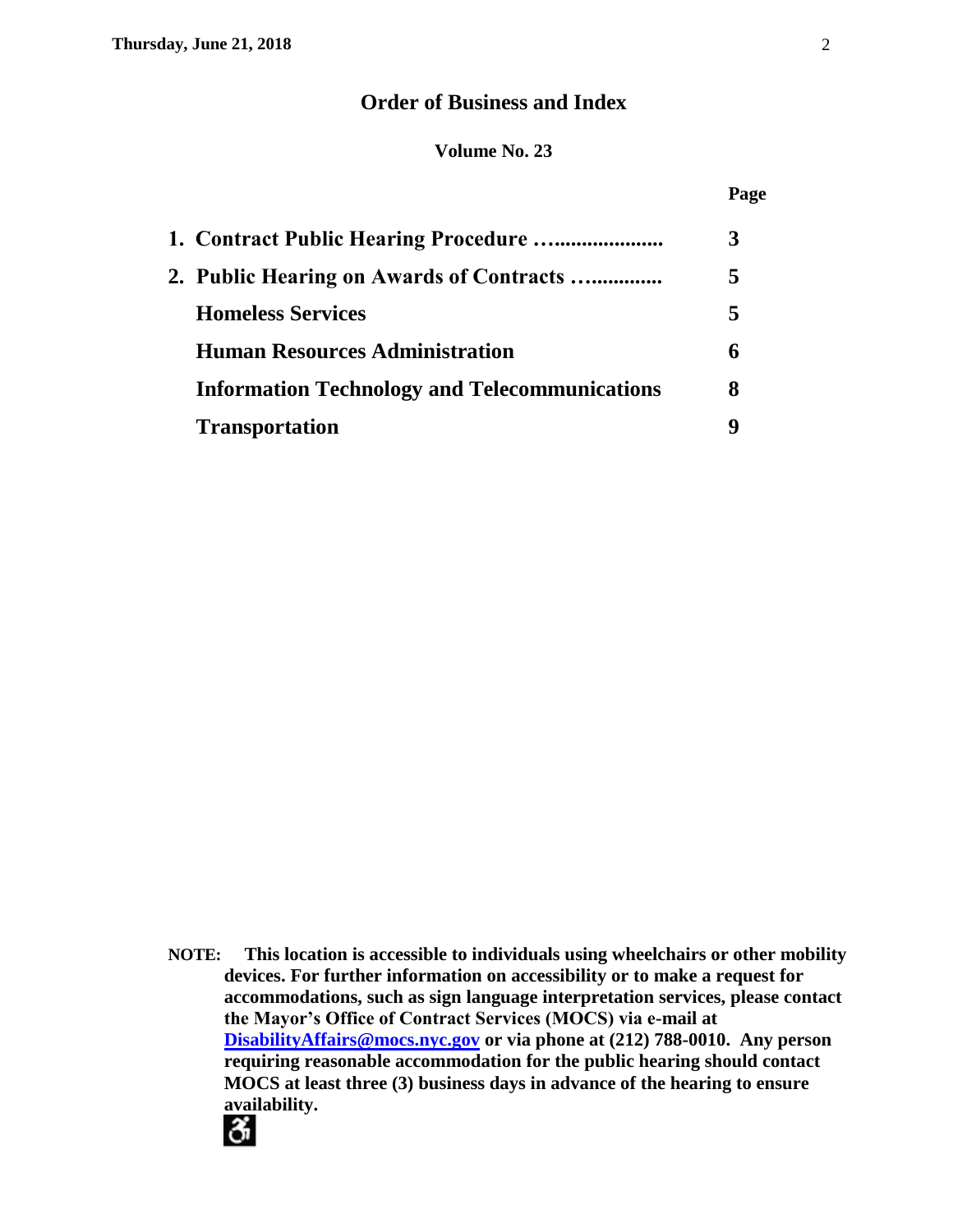# **CONTRACT PUBLIC HEARING PROCEDURE**

**Pursuant to Section 326 of the New York City Charter and Section 2-11 of the Procurement Policy Board Rules, a public hearing must be held to receive testimony before an Agency may award any contract over \$100,000, unless exempted by the New York City Charter or the Procurement Policy Board Rules. The Hearings will take place on Thursdays at 10:00 AM, and other days, times and locations, as warranted.**

**These hearings are being held under the aegis of the Mayor's Office of Contract Services. Each hearing to be conducted today is listed in this calendar and has been publicly advertised in the City Record prior to this hearing, in accordance with the New York City Charter and the Procurement Policy Board Rules. Advance copies of the printed calendar were provided to the City's elected officials, Community Boards and a cross-section of daily and community newspapers. In addition, draft copies of the proposed contracts or extracts of the draft contracts' scope, specifications, terms and conditions were available for public inspection at the contracting City Agency.**

**The procedures and format of the hearing are as follows:**

- **\* Each Agency will conduct its own hearings and hear testimony for its contracts. The designated representative of the Agency will preside over the hearing.**
- **\* Each contract will be considered separately or in appropriate groupings.**
- **\* In order to ensure a timely and effective Hearing, all items for which there will not be testimony will be heard on the first reading of the Calendar. All items for which there will be testimony will be heard on the second reading of the Calendar. In each case, contracts will be heard in the order of the printed Calendar.**
- **\* Any person attending the hearing who wishes to testify is invited to do so, on a first-come, first-serve basis, when the particular item is called.**
- **\* Testimony will be limited to three (3) minutes and will be timed by the Hearing Secretary and a speaker will be heard only once on a particular item.**
- **\* Written testimony, if any, is to be provided to the Hearing Secretary, prior to the close of the hearing.**
- **\* Any person who wishes to testify should complete a hearing testimony slip. They are available from the Clerk sitting by the Speaker's microphone. When testifying, the witness is to state his or her name and affiliation, if any.**
- **\* Pursuant to the Procurement Policy Board Rules, the Agency Representative conducting the hearing is not permitted to make commitments to make changes in the proposed contract during the hearing. The purpose of the hearing is to enable the Agency to hear testimony from the public regarding the proposed contract. However, testimony received must be considered by the Agency after the hearing is concluded and before the Agency makes its final contract award.**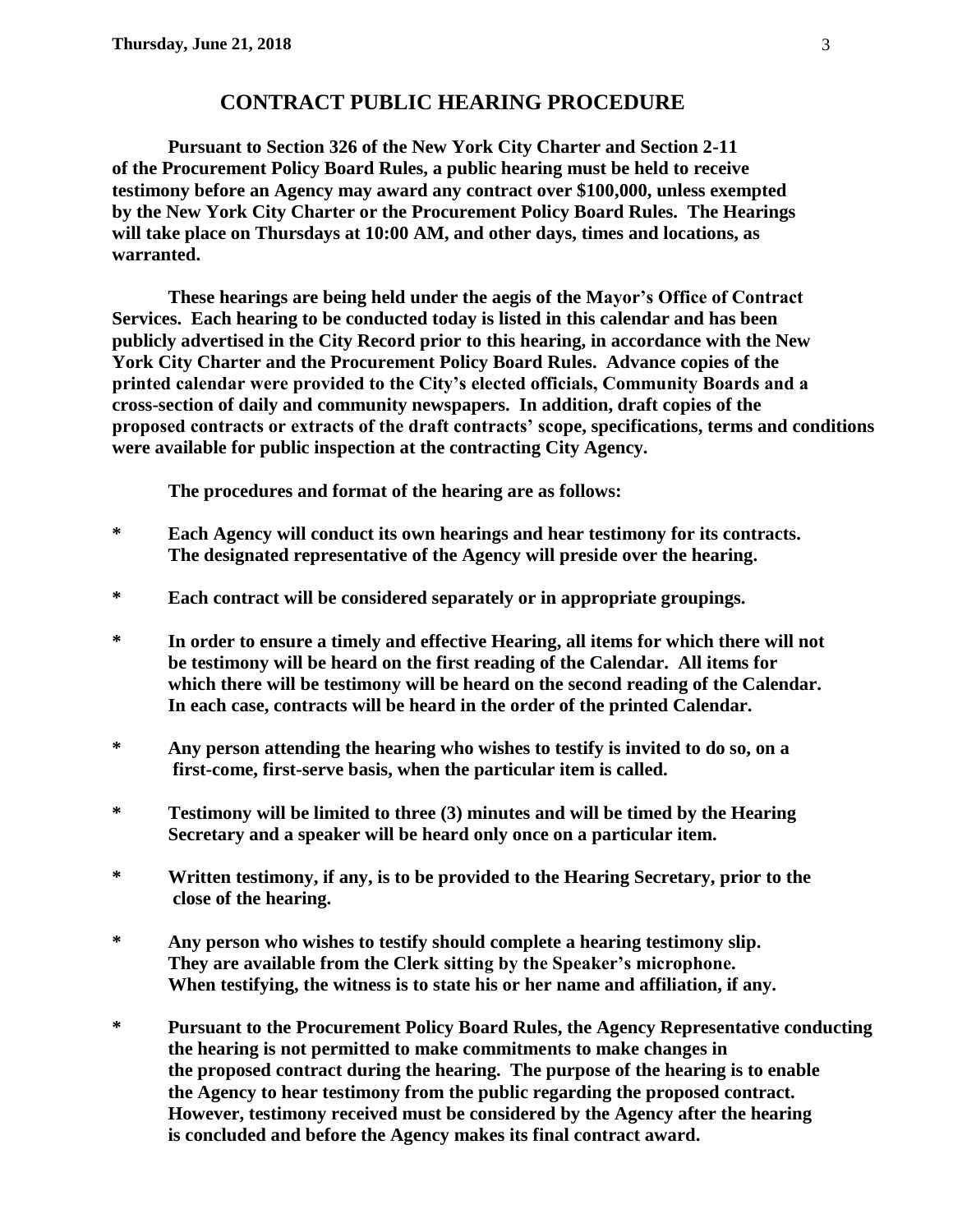- **\* Witnesses will limit their testimony to making statements for the record and answering any questions asked by the Agency Representative. If further information is needed from the Agency, the Agency should be contacted directly in writing.**
- **\* After an item is considered, the hearing on the item will either be closed or continued to a subsequently scheduled session. In addition, the item may be withdrawn by the Agency or placed on a subsequent reading of the calendar. In all cases, the determination will be at the discretion of the Agency Representative, who presides over the hearing.**
- **\* A Transcript will be made of the proceedings.**

**On each reading of the Calendar, after all of the items for one Agency have been called by the Agency Representative, the Hearing Secretary will have the next Agency's Representative begin the hearing for his or her Agency. The hearings will continue in this manner until the Calendar is completed.**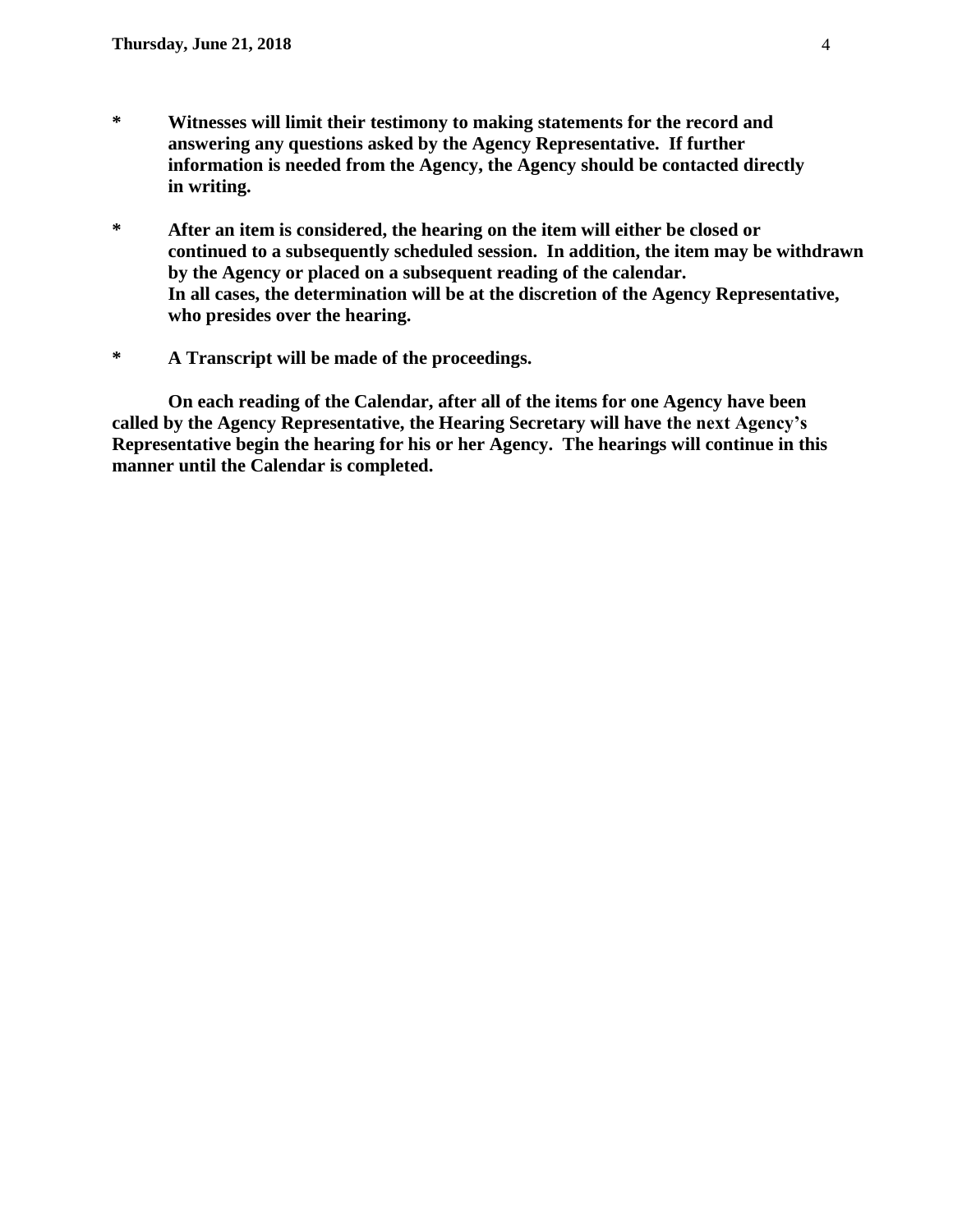# **THURSDAY, JUNE 21, 2018**

# **SPECIAL CONTRACT PUBLIC HEARING**

#### **DEPARTMENT OF HOMELESS SERVICES**

#### **No. 1**

#### **R – 1663**

**PUBLIC HEARING** in the matter of a proposed contract between the Department of Homeless Services of the City of New York and the contractor listed below, **to develop and operate a Stand Alone Transitional Residence for Families with Children**. The term of this contract will be from July 1, 2018 to June 30, 2023 with one option to renew from July 1, 2023 to June 30, 2027.

| <b>Vendor/Address</b>     | <b>Site/Address</b> | E-PIN#        | Amount         |
|---------------------------|---------------------|---------------|----------------|
| Nazareth Housing, Inc.    | Thorpe House        | 07110P0002231 | \$4,410,230.00 |
| 519 East 11th Street      | 2252 Crotona Avenue |               |                |
| <b>New York, NY 10009</b> | Bronx, NY 10457     |               |                |

The proposed contractor has been selected by Competitive Sealed Proposal method (Open Ended Request for Proposals), pursuant to Section 3-03 (b)(2) of the Procurement Policy Board Rules.

A draft copy of the proposed contract is available for public inspection at the Human Resources Administration of the City of New York, Office of Contracts, 150 Greenwich Street, 37th Floor, New York, NY 10007, on business days, from June 14, 2018 to June 21, 2018, between the hours of 10:00 AM and 5:00 PM, excluding Saturdays, Sundays and Holidays. If you need to schedule an inspection appointment and/or need additional information, please contact Paul Romain at (929) 221-5555.

Close the Hearing.

#### **No. 2**

#### **R – 1658**

**PUBLIC HEARING** in the matter of a proposed contract between the Department of Homeless Services of the City of New York and the contractor listed below, **to develop and operate a Stand Alone Transitional Residence for Families with Children**. The term of this contract will be from July 1, 2018 to June 30, 2023 with an option to renew from July 1, 2023 to June 30, 2027.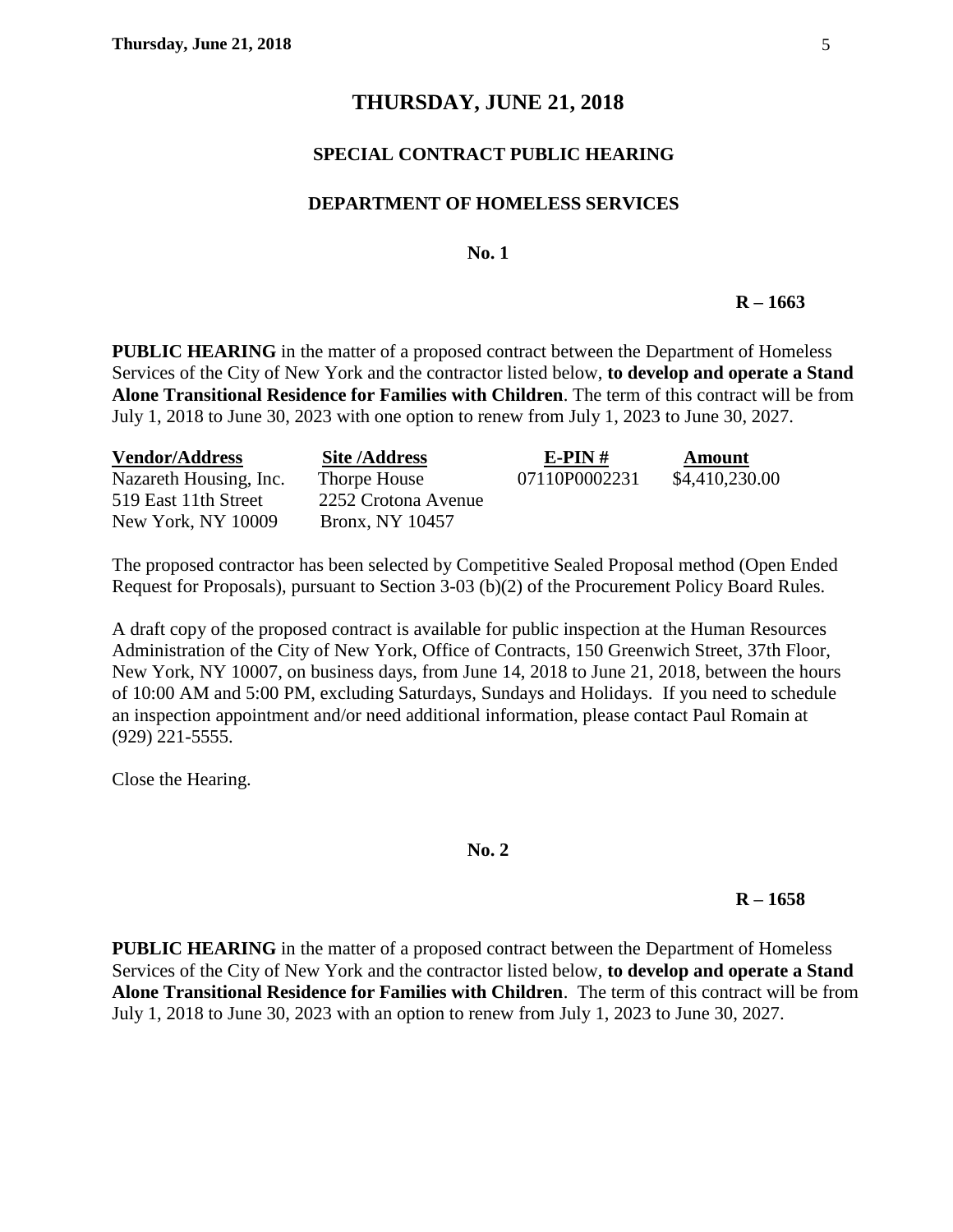| <b>Vendor/Address</b>      | <b>Site/Address</b> | $E-PIN#$      | <b>Amount</b>   |
|----------------------------|---------------------|---------------|-----------------|
| Urban Resource Institute   | Adam's House I      | 07110P0002202 | \$28,792,330.00 |
| 75 Broad Street, Suite 505 | 2250 Adam Clayton   |               |                 |
| New York, NY 10004         | PowelL Jr. Blvd.    |               |                 |
|                            | New York, NY 10030  |               |                 |
|                            | Adam's House II     |               |                 |

Adam's House II 2332 Adam Clayton Powell Jr. Blvd. New York, NY 10030

The proposed contractor has been selected by Competitive Sealed Proposal method (Open Ended Request for Proposals), pursuant to Section 3-03 (b)(2) of the Procurement Policy Board Rules.

A draft copy of the proposed contract is available for public inspection at the Human Resources Administration of the City of New York, Office of Contracts, 150 Greenwich Street, 37th Floor, New York, NY 10007, on business days, from June 13, 2018 to June 21, 2018, between the hours of 10:00 AM and 5:00 PM, excluding Saturdays, Sundays and Holidays. If you need to schedule an inspection appointment and/or need additional information, please contact Paul Romain at (929) 221-5555.

Close the Hearing.

#### **HUMAN RESOURCES ADMINISTRATION**

**No. 3**

**R – 1666**

**PUBLIC HEARING** in the matter of a proposed Purchase Order/Contract between the Human Resources Administration and the contractor listed below, **for the purchase of various equipment products and services for thirteen videoconferencing rooms at Beaver Street, Borough of Manhattan**. The term will be from August 1, 2018 to July 31, 2019.

| <b>Contractor/Address</b> | <b>PIN</b>   | Amount       | <b>Service Area</b> |
|---------------------------|--------------|--------------|---------------------|
| <b>COMPULINK</b>          | 18GSEMI23601 | \$123,716.58 | Citywide            |
| <b>TECHNOLOGIES</b>       |              |              |                     |
| <b>INC</b>                |              |              |                     |
| 260 West 39th St., #302   |              |              |                     |
| New York, NY 10018        |              |              |                     |

The vendor has been selected pursuant to Section 3-12 (e) of the Procurement Policy Board Rules.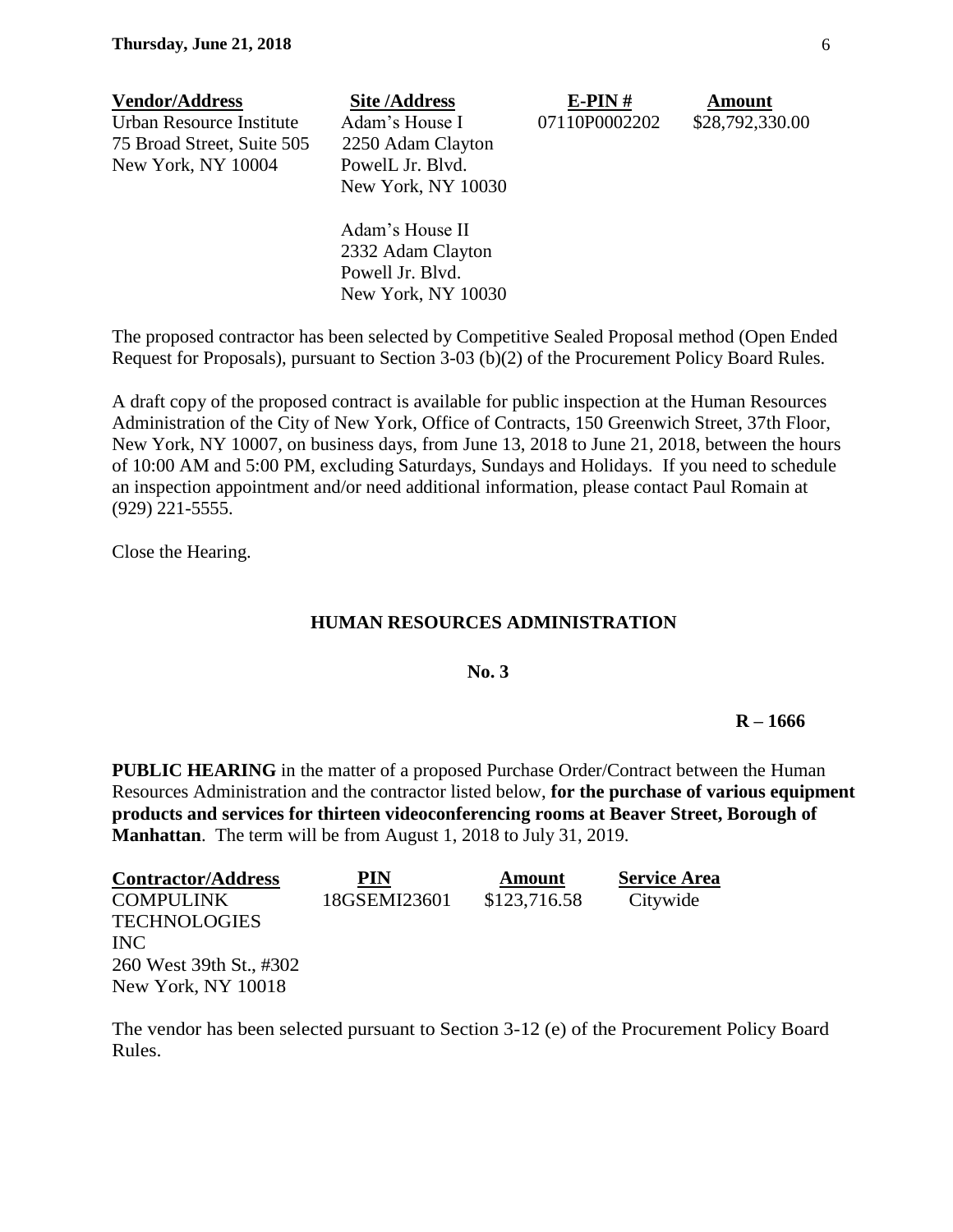A draft copy of the Purchase Order/Contract will be available for public inspection at the Human Resources Administration of the City of New York, 150 Greenwich Street, 37th Floor, New York, NY 10007, on business days, from June 15, 2018 to June 21, 2018, Monday through Friday, excluding Holidays, from 10:00 AM to 5:00 PM.

Close the Hearing.

#### **No. 4**

#### **R – 1665**

**PUBLIC HEARING** in the matter of a proposed Purchase Order/Contract between the Human Resources Administration and the contractor listed below, **for the purchase and use of Lexmark Printers and accessories, forty-two (42) Acers ChromeBooks and UPS System**  with Warranty. The amount of this contract will be \$149,853.60. The contract term will be from August 1, 2018 to July 31, 2019.

| <b>Contractor/Address</b> | PIN          | <b>Amount</b> | <b>Service Area</b> |
|---------------------------|--------------|---------------|---------------------|
| Corporate Computer        | 18GSEMI23801 | \$149,853.60  | Citywide            |
| Solutions Inc.            |              |               |                     |
| 55 Halstead Avenue        |              |               |                     |
| Harrison NY 10528         |              |               |                     |

The vendor has been selected pursuant to Section 3-12 (e) of the Procurement Policy Board Rules.

A draft copy of the Purchase Order/Contract is available for public inspection at the Human Resources Administration of the City of New York, 150 Greenwich Street, 37th Floor, New York, NY 10007, on business days, from June 14, 2018 to June 21, 2018, Monday through Friday, excluding Holidays, from 10:00 AM to 5:00 PM.

Close the Hearing.

#### **No. 5**

#### **R – 1662**

**PUBLIC HEARING** in the matter of a proposed contract between Human Resources Administration of the City of New York and the contractor listed below, **for the Provision of Group Purchasing of Goods & Services for Community Base Organizations**. This is a revenue generated contract. The contract term shall be from July 1, 2018 to June 30, 2019.

| <b>Contractor/Address</b> | $E-PIN#$          | Amount |
|---------------------------|-------------------|--------|
| Essensa Ventures, LLC     | 09614X0019CNVN002 | \$0.00 |
| 555 West 57th Street      |                   |        |
| New York, NY 10019        |                   |        |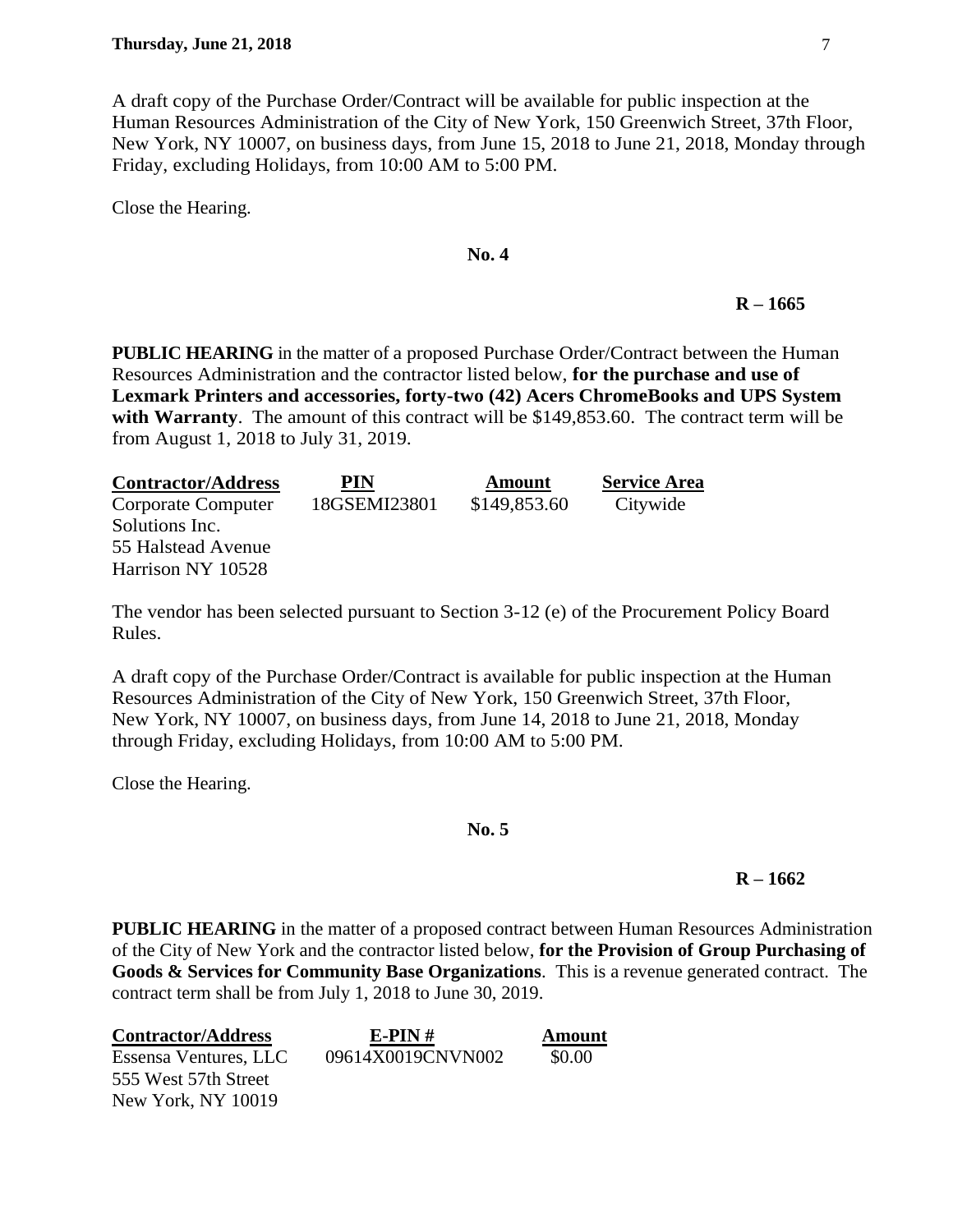The proposed contractor has been selected by Negotiated Acquisition Extension method, pursuant to Section 3-04 (b)(2)(iii) of the Procurement Policy Board Rules.

A draft copy of the proposed contract is available for public inspection at the Human Resources Administration of the City of New York, Contracts and Services, 150 Greenwich Street, 37th Floor, New York, NY 10007, on business days, from June 13, 2018 to June 21, 2018, Monday through Friday, excluding Holidays, from 10:00 AM to 5:00 PM. If you need to schedule an inspection appointment and/or need additional information, please contact Paul Romain at (929) 221-5555.

Close the Hearing.

# **DEPARTMENT OF INFORMATION TECHNOLOGY AND TELECOMMUNICATIONS**

**No. 6**

## **R – 1660**

**PUBLIC HEARING** in the matter of a proposed Purchase Order/Contract between the New York City Department of Information Technology and Telecommunications and Betis Group Inc., located at 1420 Beverly Road, Suite 330, McLean, VA 22101-3735, **for M/WBE Tracking Tool – B2Gnow Services**. The amount of this Purchase Order/Contract will be \$129,122.64. The term will be one year from the date of registration. PIN #: 20180150281.

The Vendor has been selected pursuant to Section 3-12 (e) of the Procurement Policy Board Rules.

A draft copy of the Purchase Order/Contract will be available for public inspection at the Office of New York City Department of Information Technology and Telecommunications, 15 MetroTech Center, 18th Floor, Brooklyn, NY 11201, from June 13, 2018 to June 21, 2018, excluding weekends and Holidays, from 9:00 AM to 4:00 PM (EST).

Close the Hearing.

**No. 7**

# **R – 1661**

**PUBLIC HEARING** in the matter of a proposed Purchase Order/Contract between the New York City Department of Information Technology and Telecommunications and SHI International Corp., located at 290 Davidson Avenue, Somerset, NJ 00873, **for SnapLogic Enterprise Edition**. The amount of this Purchase Order/Contract will be \$149,940.00. The term will be one year from the date of registration. PIN #: 20180340323.

The Vendor has been selected pursuant to Section 3-12 (e) of the Procurement Policy Board Rules.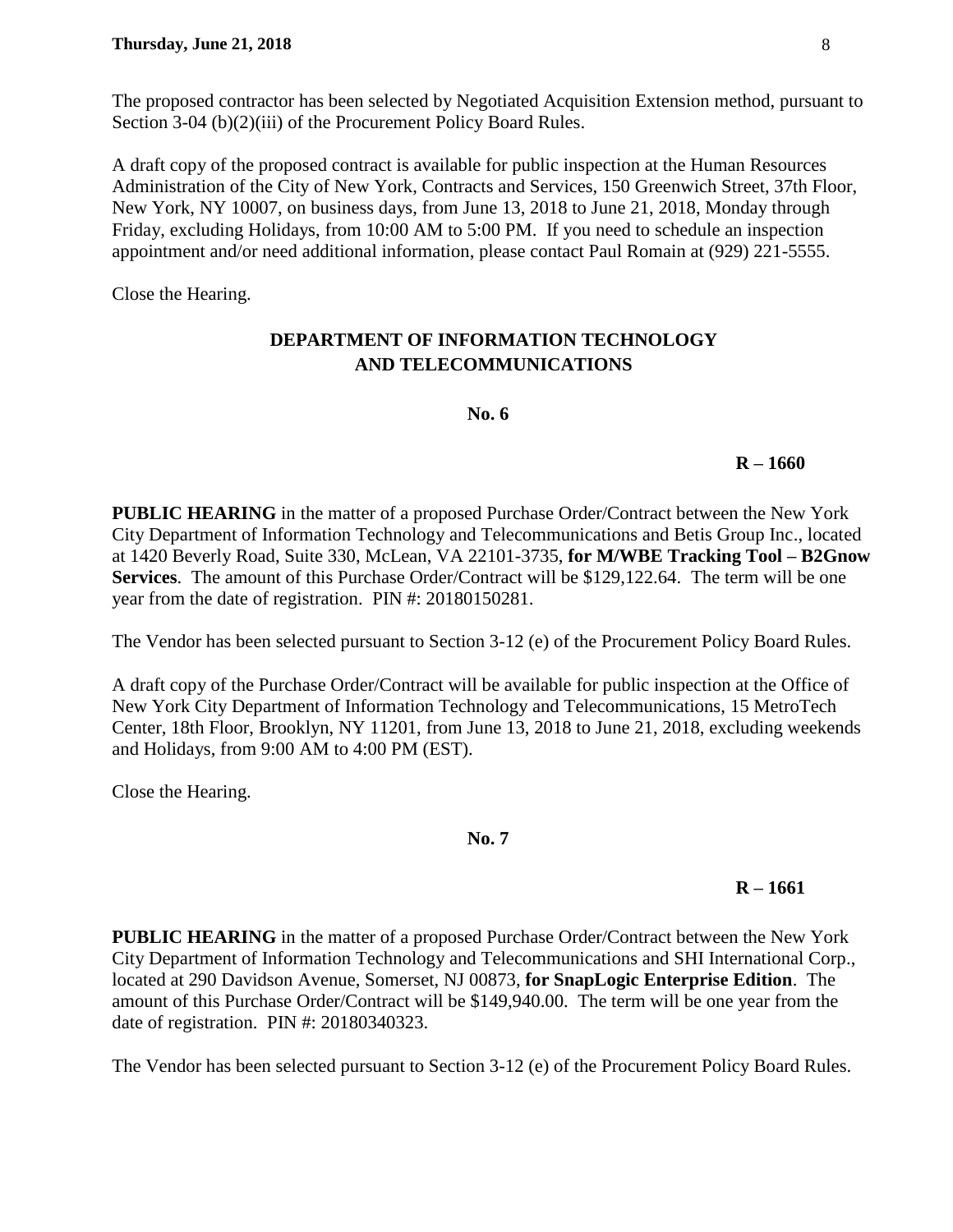A draft copy of the Purchase Order/Contract will be available for public inspection at the Office of New York City Department of Information Technology and Telecommunications, 15 MetroTech Center, 18th Floor, Brooklyn, NY 11201, from June 13, 2018 to June 21, 2018, excluding weekends and Holidays, from 9:00 AM to 4:00 PM (EST).

Close the Hearing.

#### **No. 8**

# **R – 1659**

**PUBLIC HEARING** in the matter of a proposed Purchase Order/Contract between the New York City Department of Information Technology and Telecommunications and SHI International Corp., located at 290 Davidson Avenue, Somerset, NJ 00873, **for M/WBE Tracking Tool – B2Gnow Licenses**. The amount of this Purchase Order/Contract will be \$113,108.54. The term will be one year from the date of registration. PIN #: 20180150341.

The Vendor has been selected pursuant to Section 3-12 (e) of the Procurement Policy Board Rules.

A draft copy of the Purchase Order/Contract will be available for public inspection at the Office of New York City Department of Information Technology and Telecommunications, 15 MetroTech Center, 18th Floor, Brooklyn, NY 11201, from June 13, 2018 to June 21, 2018, excluding weekends and Holidays, from 9:00 AM to 4:00 PM (EST).

Close the Hearing.

# **DEPARTMENT OF TRANSPORTATION**

**No. 9**

# **R – 1657**

**PUBLIC HEARING** in the matter of a proposed Purchase Order/Contract between the Department of Transportation of the City of New York and Quality And Assurance Technology Corp., located at 18 Marginwood Drive, Ridge, NY 11961, **for the purchase of OptiPlex 7050 Small Form Factor XCTO**. The amount of this Purchase Order/Contract will be \$136,300.00. The term will be from the date of registration to June 30, 2018. Agency PIN #: 84118PO113IT.

The Vendor has been selected pursuant to Section 3-12 (e) of the Procurement Policy Board Rules.

A draft copy of the proposed Purchase Order/Contract will be available for public inspection at the Department of Transportation, Office of the Agency Chief Contracting Officer, 55 Water Street, New York, NY 10041, from June 13, 2018 to June 21, 2018, excluding Saturdays, Sundays and Legal Holidays, from 9:00 AM to 5:00 PM.

Close the Hearing.